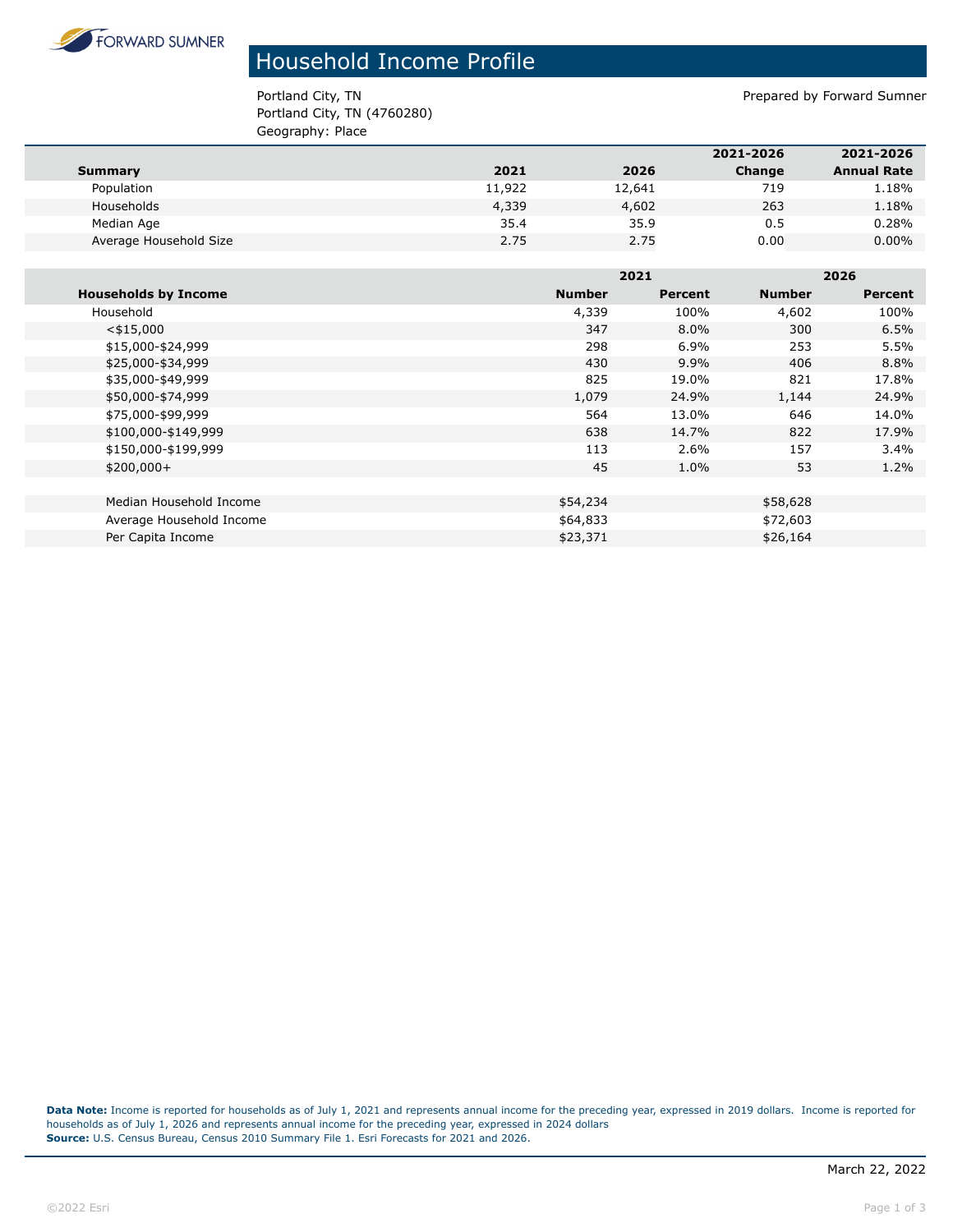**FORWARD SUMNER** 

## Household Income Profile

Portland City, TN (4760280) Geography: Place

Portland City, TN Prepared by Forward Sumner

|                                                  | - 2 - <del>-</del> - - 1 - - - - |           |           |           |                |          |          |  |
|--------------------------------------------------|----------------------------------|-----------|-----------|-----------|----------------|----------|----------|--|
| 2021 Households by Income and Age of Householder |                                  |           |           |           |                |          |          |  |
|                                                  | $25$                             | $25 - 34$ | $35 - 44$ | $45 - 54$ | $55 - 64$      | 65-74    | $75+$    |  |
| <b>HH Income Base</b>                            | 212                              | 739       | 894       | 789       | 742            | 566      | 400      |  |
|                                                  |                                  |           |           |           |                |          |          |  |
| $<$ \$15,000                                     | 24                               | 50        | 44        | 63        | 72             | 60       | 32       |  |
| \$15,000-\$24,999                                | 21                               | 43        | 34        | 39        | 46             | 52       | 65       |  |
| \$25,000-\$34,999                                | 31                               | 70        | 57        | 61        | 63             | 73       | 76       |  |
| \$35,000-\$49,999                                | 48                               | 154       | 117       | 129       | 139            | 134      | 105      |  |
| \$50,000-\$74,999                                | 56                               | 178       | 231       | 208       | 221            | 131      | 54       |  |
| \$75,000-\$99,999                                | 23                               | 117       | 126       | 113       | 97             | 52       | 38       |  |
| \$100,000-\$149,999                              | $\overline{7}$                   | 101       | 258       | 132       | 78             | 42       | 20       |  |
| \$150,000-\$199,999                              | $\overline{2}$                   | 21        | 16        | 36        | 19             | 11       | 8        |  |
| $$200,000+$                                      | $\mathbf 0$                      | 5         | 11        | 8         | $\overline{7}$ | 11       | 2        |  |
|                                                  |                                  |           |           |           |                |          |          |  |
| Median HH Income                                 | \$42,929                         | \$55,166  | \$69,488  | \$59,428  | \$53,648       | \$44,704 | \$37,641 |  |
| Average HH Income                                | \$48,388                         | \$65,419  | \$77,493  | \$70,302  | \$62,231       | \$57,710 | \$47,798 |  |
| <b>Percent Distribution</b>                      |                                  |           |           |           |                |          |          |  |
|                                                  | $25$                             | $25 - 34$ | $35 - 44$ | $45 - 54$ | $55 - 64$      | 65-74    | $75+$    |  |
| <b>HH Income Base</b>                            | 100%                             | 100%      | 100%      | 100%      | 100%           | 100%     | 100%     |  |
|                                                  |                                  |           |           |           |                |          |          |  |
| $<$ \$15,000                                     | 11.3%                            | 6.8%      | 4.9%      | 8.0%      | 9.7%           | 10.6%    | 8.0%     |  |
| \$15,000-\$24,999                                | 9.9%                             | 5.8%      | 3.8%      | 4.9%      | 6.2%           | 9.2%     | 16.2%    |  |
| \$25,000-\$34,999                                | 14.6%                            | 9.5%      | 6.4%      | 7.7%      | 8.5%           | 12.9%    | 19.0%    |  |
| \$35,000-\$49,999                                | 22.6%                            | 20.8%     | 13.1%     | 16.3%     | 18.7%          | 23.7%    | 26.2%    |  |
| \$50,000-\$74,999                                | 26.4%                            | 24.1%     | 25.8%     | 26.4%     | 29.8%          | 23.1%    | 13.5%    |  |
| \$75,000-\$99,999                                | 10.8%                            | 15.8%     | 14.1%     | 14.3%     | 13.1%          | 9.2%     | 9.5%     |  |
| \$100,000-\$149,999                              | 3.3%                             | 13.7%     | 28.9%     | 16.7%     | 10.5%          | 7.4%     | 5.0%     |  |
| \$150,000-\$199,999                              | 0.9%                             | 2.8%      | 1.8%      | 4.6%      | 2.6%           | 1.9%     | 2.0%     |  |
| $$200,000+$                                      | 0.0%                             | 0.7%      | 1.2%      | 1.0%      | 0.9%           | 1.9%     | 0.5%     |  |

**Data Note:** Income is reported for households as of July 1, 2021 and represents annual income for the preceding year, expressed in 2019 dollars. Income is reported for households as of July 1, 2026 and represents annual income for the preceding year, expressed in 2024 dollars **Source:** U.S. Census Bureau, Census 2010 Summary File 1. Esri Forecasts for 2021 and 2026.